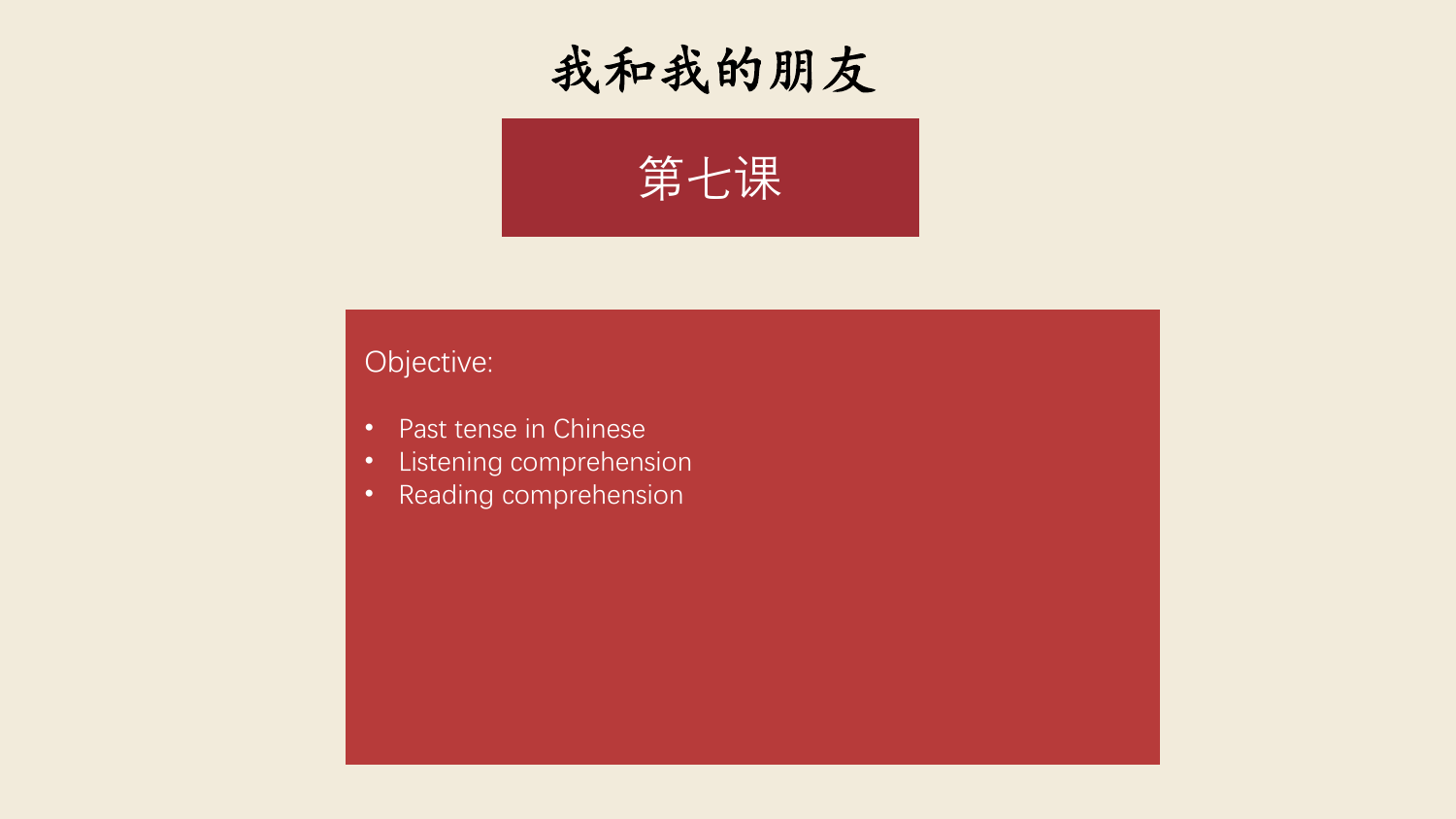## The use of '了le'

## • To indicate a past-tense statement, '了'follows the verbs:

| <b>PRESENT AND FUTURE TENSE</b> |                   | <b>PAST TENSE</b>    |                                         |                            |
|---------------------------------|-------------------|----------------------|-----------------------------------------|----------------------------|
|                                 |                   |                      |                                         |                            |
| Statement: 李静要去看电影。             |                   | Statement: 李静昨天看了电影。 |                                         |                            |
|                                 |                   |                      |                                         |                            |
| Question: 李静要看电影吗?              |                   | Question: 李静昨天看电影了吗? |                                         |                            |
|                                 |                   |                      |                                         |                            |
| <b>Future/present tense</b>     | <b>Past tense</b> |                      | <b>Future/present tense</b><br>question | <b>Past tense question</b> |
| 看电视                             | 看了电视              |                      | 看电视吗?                                   | 看电视了吗?                     |
| 去朋友家                            |                   |                      |                                         |                            |
| 做作业                             |                   |                      |                                         |                            |
| 踢足球                             |                   |                      |                                         |                            |
| 打网球                             |                   |                      |                                         |                            |
| 上网                              |                   |                      |                                         |                            |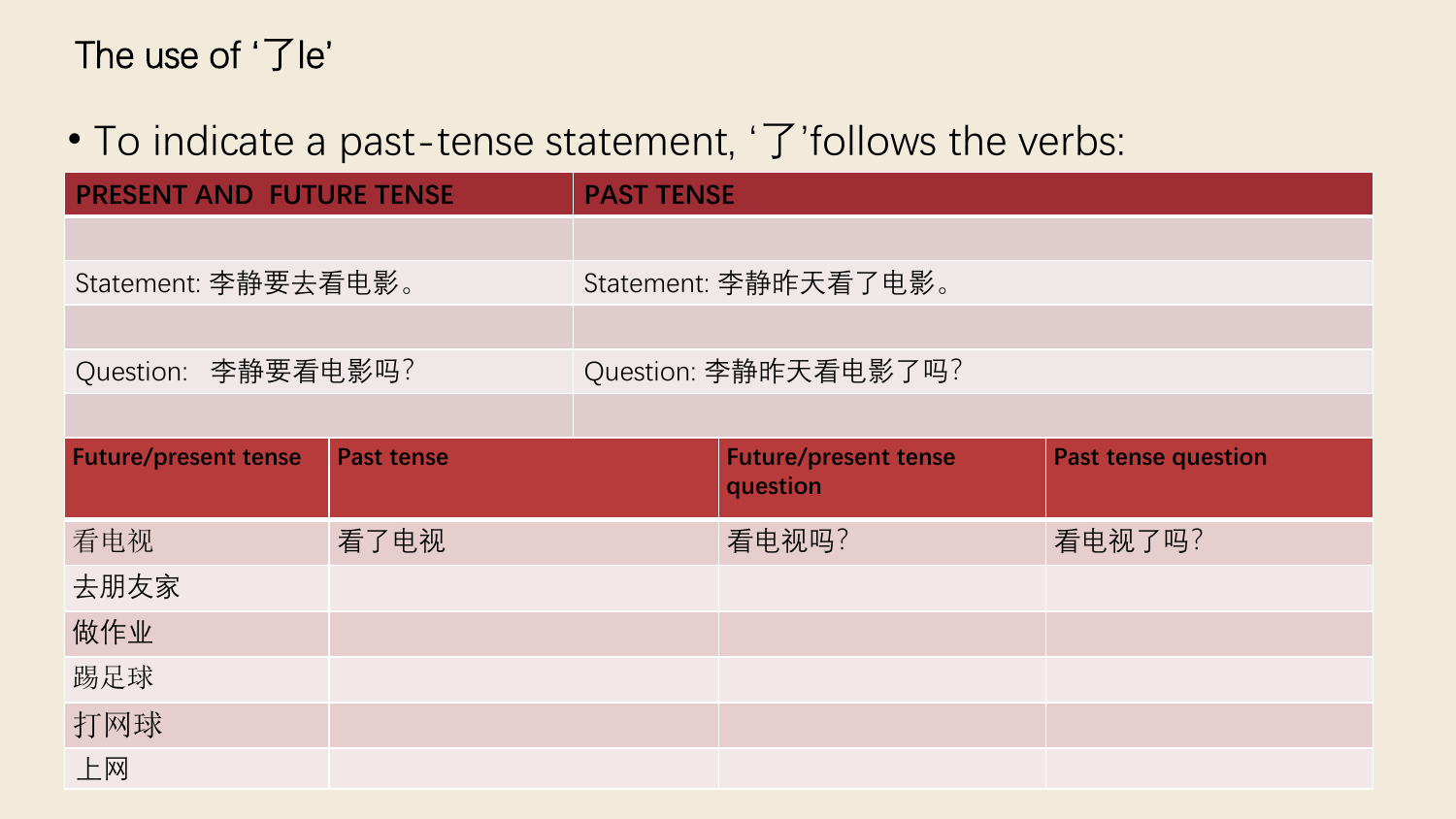

Listen to the dialogue between a teacher and a student called 白美 about holidays and answer the questions.

- 1. When was the last time Bai mei had a holiday?
- 2. Where did she go on holiday?
- 3. Where did she stay?
- 4. How long did she stay?
- 5. What did she do there?
- 6. What was the weather like there?
- 7. What did she think about the place?
- 8. Why did she think that?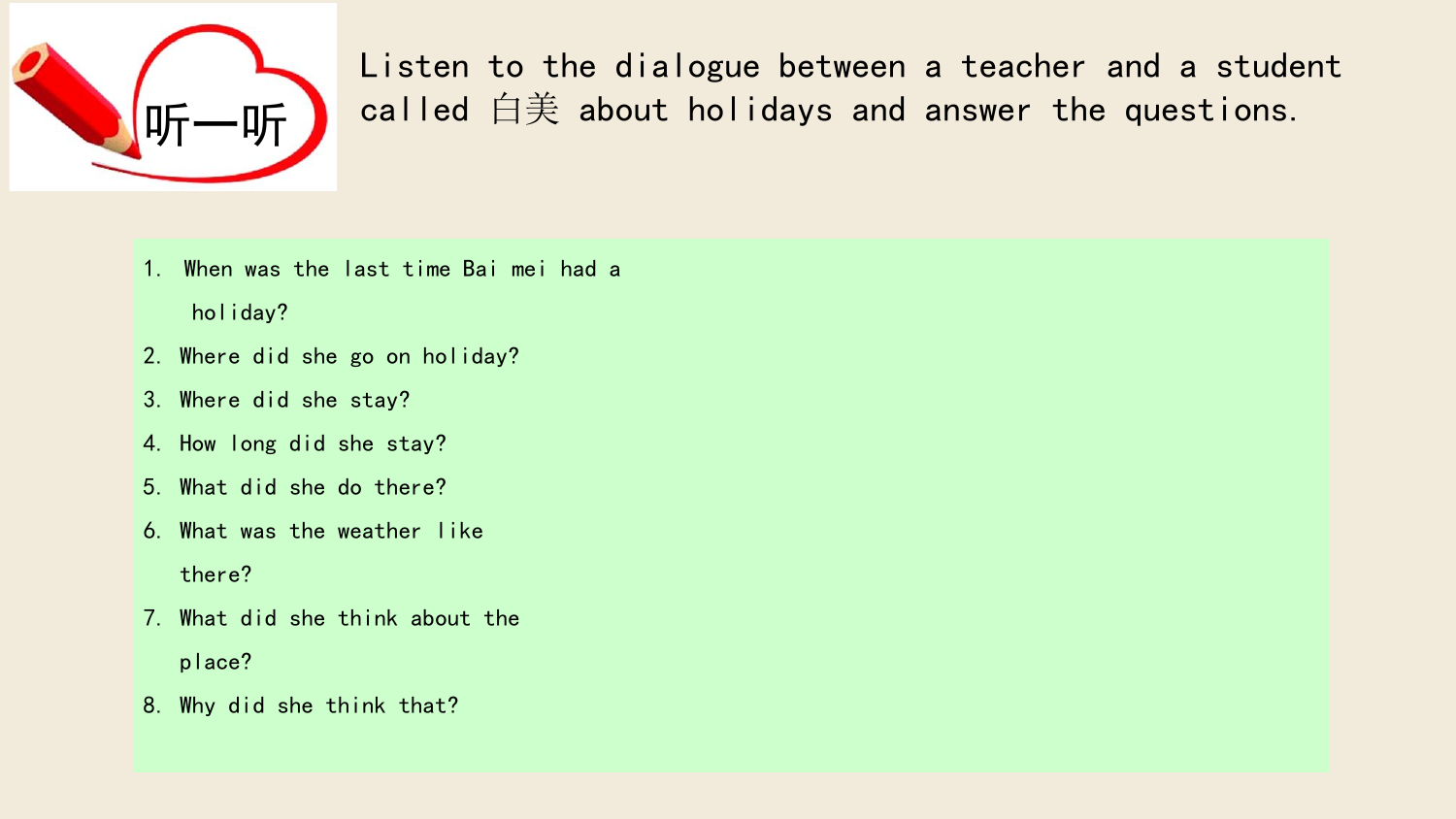

## Listening transcript

老师:你上一次假期(度假)是什么时候? 白美:是去年夏天的假期(暑假)。 老师:你去了哪里?和谁一起去的? 白美:我和我的家人去了北京。 老师:你们怎去么的? 白美:我们坐飞机去的。 老师: 你们住在哪儿? 白美:我们住在父母的朋友家。 老师: 你们做了什么? 白美:我们参观了故宫,去了长城,天安门和动物园,还照 了很多原西。 老师: 你们在北京住了多久? 白美:我们住了两个星期。 老师: 北京的天气怎么样? 白美:天气非常(特别)好,差不多 (几乎)每天都是晴天。 老师:你觉得北京怎么样? 白美:我觉得北京很好玩儿,北京的风景很美,北京人也 很友好,还有很多好吃的东西,我们玩儿得开心极了。